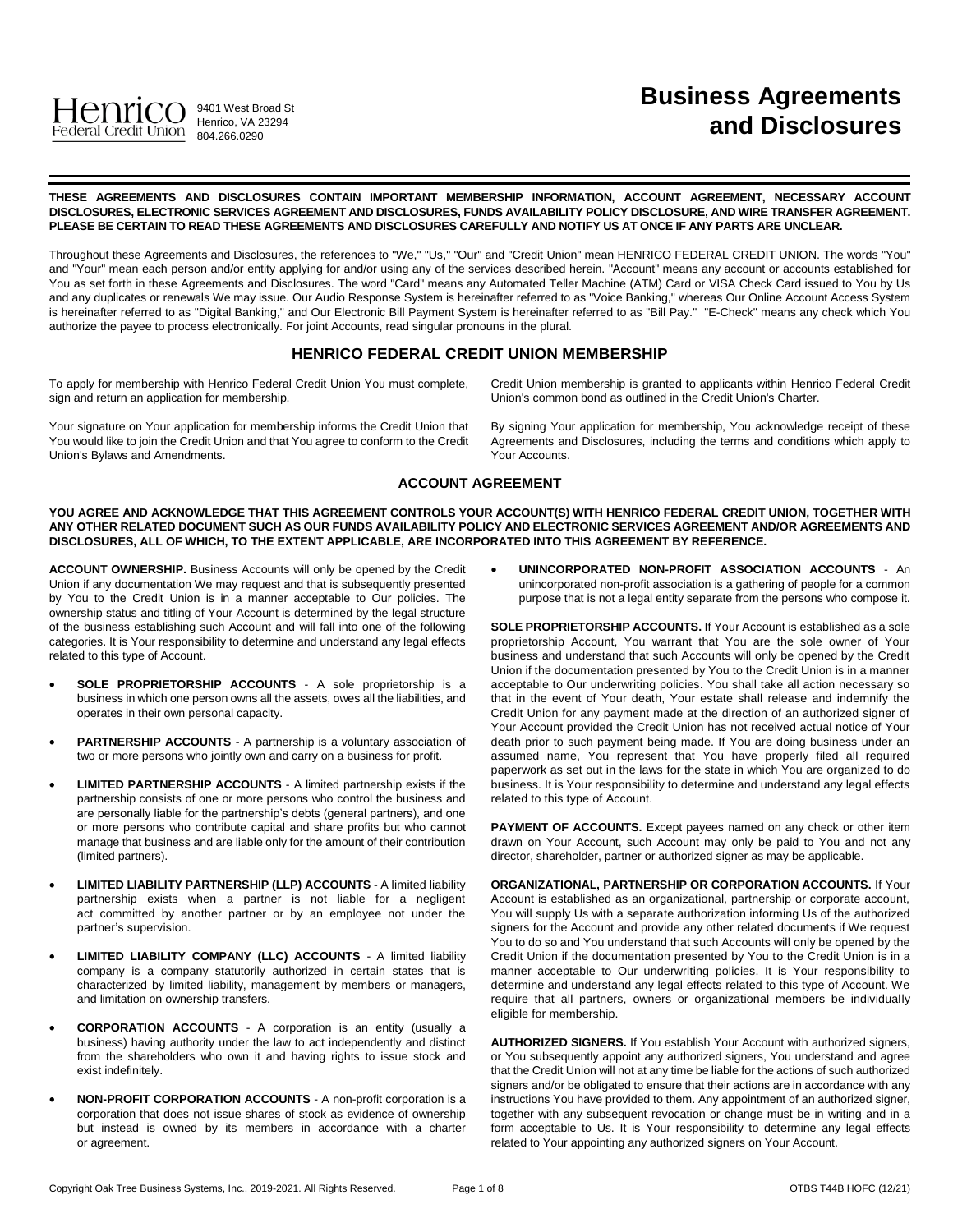# **ACCOUNT AGREEMENT (continued)**

**ARBITRATION.** Any controversy or claim arising out of or relating to these Agreements and Disclosures, or the breach thereof, shall be settled by arbitration administered by the American Arbitration Association in accordance with its Arbitration Rules and judgment on the award rendered by the arbitrator(s) may be entered in any court having jurisdiction thereof. All parties hereby waive and give up all rights to a jury trial or class action relief.

**INDEMNITY.** You agree to indemnify and hold harmless the Credit Union and their successors and assigns, from any claim, action, liability, loss, damage or suit, arising out of any action or inaction on Our part in connection with these Agreements and Disclosures and/or Your failure to abide by its terms. In the event of any claim made by or against Us, We shall provide You with reasonable and timely notice of such claim, and thereafter You shall at Your own expense promptly defend, indemnify, protect and hold harmless the Credit Union against said claim or any loss or liability thereunder. In the event You fail to defend and/or indemnify and hold Us harmless, then in such instance We shall have full rights to defend, pay or settle said claim on Your behalf without notice to You and with full right of recourse against You for all fees, costs, expenses and payments made or agreed to be paid to discharge said claim. You further agree to pay all reasonable attorneys' fees necessary to enforce such provision. Such indemnity shall be unlimited in amount and duration and be binding upon and inure to the benefit of all parties, their successors, assigns and personal representatives.

**POWER OF ATTORNEY.** If You name a person to act as Your attorney-in-fact or agent in any way with Your Account, We are only obligated to deal with such person if We, in Our sole judgment, approve of the form of appointment and the supporting documentation.

**DEPOSIT OF ITEMS.** You may make deposits to Your Account using any method available from Us. Such methods may include deposits made in person, by mail, electronic means, remote deposit capture, and any other means that may become available. We have the right to refuse to accept any check or instrument for deposit at Our sole discretion. If You deposit an item and it is returned unpaid, We will debit Your Account for the amount of the item and charge You a fee. You will be liable to Us for the amount of any item You deposit which is returned unpaid, and in addition, will be responsible for any of Our costs and expenses incurred in the collection of such returned item from You, including reasonable attorneys' fees. Subject to Our Funds Availability Policy, You may not be able to withdraw funds from Your Account until We have received final settlement for any items deposited. If You make a deposit on a Saturday, Sunday, or a holiday, or after Our predetermined cut-off hour on business days, the deposit will be credited to Your Account as of the next business day.

**COLLECTION AND PROCESSING OF ITEMS.** In processing items You have deposited for collection, We are only Your agent and assume no responsibility beyond the exercise of ordinary care. Any item deposited is subject to final settlement in cash or credit. We may use any method We feel is appropriate to collect items, which may include use of a Federal Reserve Bank. We are not responsible for the acts of any third party We use for the collection of items including responsibility for lost items. If We use a local clearinghouse in the collection of items, You authorize Us to do so and to act in accordance with any applicable rules and regulations. We may permit You to withdraw funds from Your Account before final settlement has been made, however, if final settlement is not made, We have the right to charge Your Account or otherwise require You to repay such funds. In processing items presented for payment on Your Account, We will pay such items each business day based solely on an order of Our choosing. This means that the transactions may not be processed in the order in which they occurred and that You could incur multiple fees in a single day should there be insufficient funds to pay all items presented that day.

**OVERDRAFT PROTECTION.** To the extent permitted by law, You authorize Us to transfer funds from other Accounts You may have with Us in necessary multiples (or in such increments as We may from time to time determine) to Your Account to cover any overdraft. If You have a line of credit with Us, transfers will be made first from Your primary savings Account, provided You have enough available funds in that Account, then from Your line of credit up to Your available credit limit, and then We may elect to pay such overdraft, subject to any preference You have indicated to Us for clearing any overdraft(s). Overdraft transfers are subject to a transfer fee. You hold Us harmless from any and all liability which might otherwise exist if a transfer does not occur.

**OVERDRAFTS.** You understand and agree that We may from time to time, and at Our sole discretion, pay certain items in order to cover an overdraft, and charge You a fee for doing so. You further understand that payment of any overdrafts will be made in an order of Our choosing. You hold Us harmless from any and all liability which might otherwise exist if We do not pay an overdraft. If You would like to opt-out, that is, if You would prefer We not pay any check that would overdraw Your checking Account, You may opt-out by writing to Us at 9401 West Broad Street, Henrico, VA 23294-5331 or by calling Us at (804) 266-0290, and informing Us of Your intention to opt-out.

**RESTRICTIVE LEGENDS.** We are not liable for any consequences resulting from the payment of a check that contains a restrictive legend or other such limitation (e.g. "Void after 90 days," "Not valid over \$500.00" or "Two signatures required") unless We have previously agreed, in writing, to the restrictions and/or limitations.

**NOTICE OF RECEIPT OF ACH ITEMS.** Under the operating rules of the National Automated Clearing House Association which are applicable to ACH transactions involving Your account and as permitted by law, We are not required to give You next day notice of receipt of an ACH item, and We will not do so. We will continue to notify You of the receipt of payments in the periodic statements We provide to You.

PROVISIONAL PAYMENT (ACH ORIGINATION). Credits given by any Receiving Depository Financial Institution to the receiver with respect to any automated clearing house credit entries subject to Article 4A of the Uniform Commercial Code (UCC-4A), are provisional until the Receiving Depository Financial Institution has received final settlement through a Federal Reserve Bank, or has otherwise received payment as provided in §4A-403(a) of UCC-4A. If the Receiving Depository Financial Institution does not receive such final settlement or payment, then they shall be entitled to a refund from the receiver of the amount so credited, and We shall not be deemed to have paid the receiver the amount of such entry.

PROVISIONAL PAYMENT (ACH RECEIPT). Credit given by Us to You with respect to any automated clearing house credit entry is provisional until We receive final settlement for such entry through a Federal Reserve Bank. If We do not receive final settlement, You are hereby notified and agree that We are entitled to a refund of the amount credited to You in connection with such entry, and the party making payment to You via such entry (i.e., the originator of the entry) shall not be deemed to have paid You the amount of such entry.

**CHOICE OF LAW.** We may accept payments on Your behalf for Your account which have been transmitted through one or more Automated Clearing Houses ("ACH") and which are not subject to the Electronic Fund Transfer Act. Your rights and obligations with respect to such payments shall be construed in accordance with and governed by the laws of the State of New York as provided by the operating rules of the National Automated Clearing House Association, which are applicable to ACH transactions involving Your Account.

**EXPENSES.** If We incur any costs or expenses as a result of any attachment, garnishment or levy against Your Account, You will reimburse Us for such costs or expenses or We may charge them to Your Account.

**INACTIVE OR DORMANT ACCOUNTS.** If no activity occurs in Your Account within the time period specified by applicable state law, the property in Your Account may be subject to transfer to the appropriate state authority ("escheatment"). We have no liability if Your Account becomes dormant and is therefore subject to escheatment in accordance with applicable state law.

**LIEN IMPRESSMENT AND SET-OFF.** You agree that We may impress and enforce a statutory lien upon Your Accounts with Us to the extent You owe Us any money and We may enforce Our right to do so without further notice to You. We have the right to set-off any of Your money or property in Our possession against any amount You owe Us. The right of set-off and Our impressed lien does not extend to any Keogh, IRA or similar tax deferred deposit You may have with Us. If Your Account is owned jointly, Our right of set-off and Our impressed lien extends to any amount owed to Us by any of the joint Owners.

**MINIMUM BALANCE REQUIREMENTS, FEES AND SERVICE CHARGES.** You agree to pay Us any applicable fees or charges, and are responsible for any minimum balance requirements and deposit requirements called for in Our Agreements and Disclosures provided to You when You opened Your Account. In any case and with proper notice to You, fees, charges, balance requirements and deposit requirements may be changed by Us from time to time.

**SUSPENSION OF SERVICES.** We have the right to suspend the benefit of any Credit Union service at any time for reasonable cause. At Our discretion, We also have the right to pay any check presented for payment from Your Account after Your Account is closed or suspended and to recover such amount paid from You. Account services are available to those members in good standing with the Credit Union. We reserve the right to cancel or suspend services to a member who is not in good standing, which includes members that have: (a) a delinquent loan; (b) a primary savings Account balance below the \$5.00 minimum; (c) an unresolved deposited returned check; (d) any unpaid and uncollected fees; or (e) a negative balance on an Account.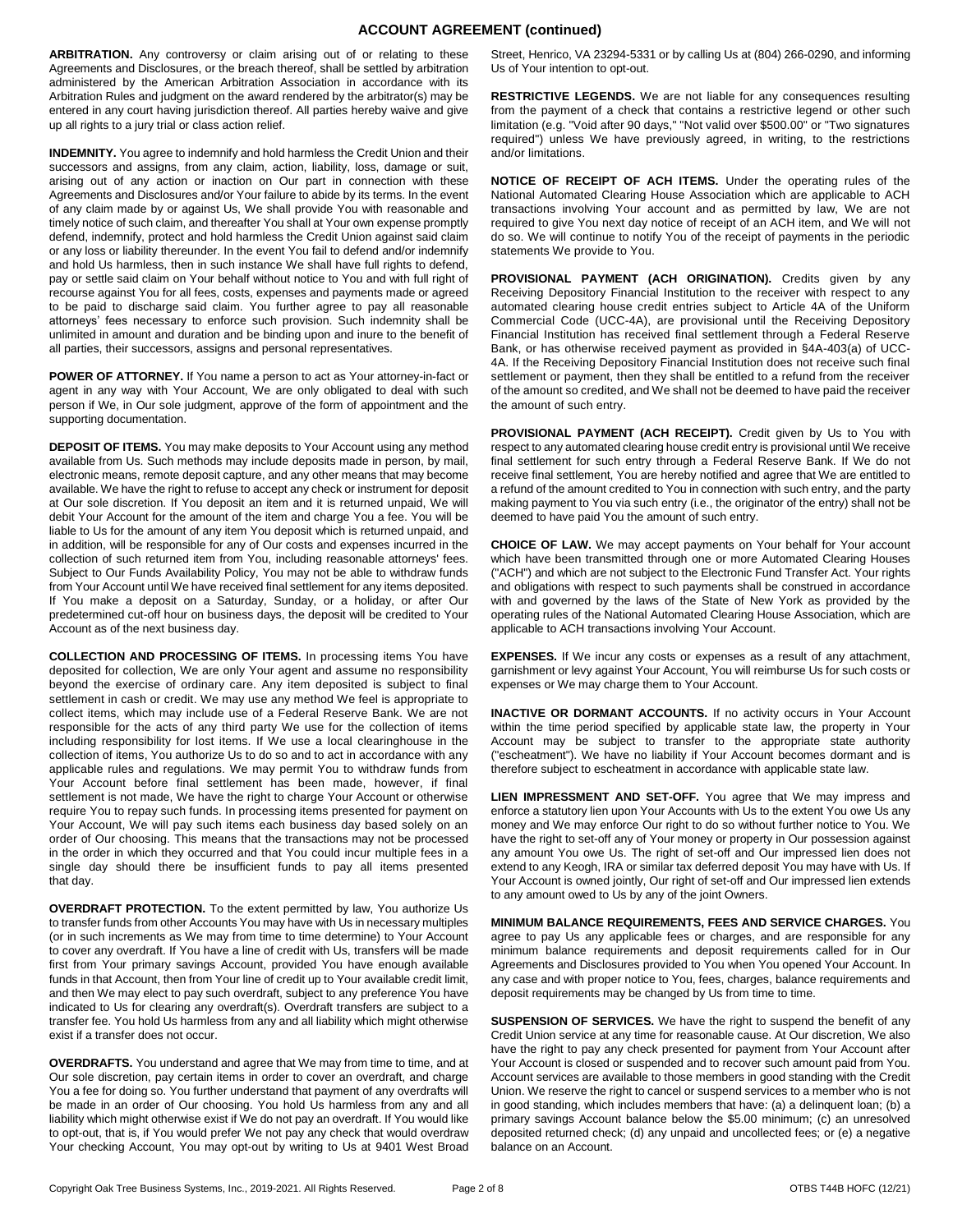## **ACCOUNT AGREEMENT (continued)**

**ASSIGNABILITY.** You may not assign or transfer any interest in Your Account.

**AGREEMENTS AND DISCLOSURES.** The Agreements and Disclosures provided to You at the time You opened Your Account and referred to throughout this Agreement, contain: (a) a list of fees and charges applicable to Your Account; (b) the dividends and applicable Annual Percentage Yield (APY); (c) how dividends are credited or compounded; and (d) other pertinent information related to Your Account. Your Agreements and Disclosures may be amended by Us from time to time in a manner as prescribed by law.

**STOP PAYMENTS.** You may ask Us orally to stop payment on a check. For any such request to remain valid, however, You must also supply Us with a written request within 14 days after You make any such oral request. Stop payment requests are also subject to the terms and conditions of the Stop Payment Request form related to any such request. Your request must be given to Us in a timely manner so that We have a reasonable opportunity to act on Your request. A written stop payment request is effective for six months. If at the end of 6 months You request Us to continue the stop payment order, that request will be treated as a new request. We are not liable if We pay a check which You have requested Us to stop payment on as long as We act in good faith and exercise ordinary care.

In any event, any damages that We might otherwise be liable for shall not exceed the amount of the involved check. If We do pay a check for which You have requested stop payment and as a result any other item is returned unpaid by Us due to nonsufficient funds, We are not liable for any consequences resulting from such action. If Your Account is a joint Account, any Owner of the Account may request a stop payment. Any release of a stop payment order must be made by the person who made the request. If You ask Us to stop payment on a preauthorized transfer, Your request will be processed under the provisions of Our Electronic Fund Transfer Agreement with You.

You may also ask Us to replace a lost, destroyed or stolen cashier's, teller or certified check and if You do, You agree to execute a declaration of loss and claim for reimbursement form together with any other documentation We may require, such as an affidavit. Regardless of the type of documentation presented to Us, the request must be in a form acceptable to the Credit Union and given to Us in a timely manner so that We have a reasonable opportunity to act on such request. Such declaration of loss and claim for reimbursement will not become effective until the later of: (a) the 90th day after the date of the check (or 90th day following the date of acceptance, in the case of a certified check); or (b) the date We receive the declaration of loss and claim for reimbursement together with any other required documentation.

**CHECKS AND OTHER ACCOUNT ACCESS DEVICES.** Any check or other Account access device which does not meet Our standards for acceptance may be rejected by Us, whether such standards are established by law, regulation or Our own policy.

**POSTDATED, STALE OR OVERDRAFT CHECKS.** You understand that postdating a check will have no effect on whether or not it is honored prior to or after the date of any such check. A stale check is any check received by Us that is dated 6 months or more prior to the date of receipt. We may pay or refuse to pay any postdated, stale or overdraft check, or other item presented for payment on Your Account without any liability.

**CHECK SAFEKEEPING.** Check Safekeeping is automatic on Your Account and Your cancelled checks will not be returned to You. You understand that cancelled checks retained by Us are later destroyed after a reasonable period of time. If You subsequently request a copy of a check and We are unable to supply it, then We shall not be liable for any damage You may sustain in excess of the face amount of the involved check.

**PERIODIC STATEMENTS.** You will be provided with a periodic statement showing activity on Your Account. If You believe any statement reflects discrepancies, You must notify Us of such discrepancies within 30 days from the date We mailed the statement to You. If the discrepancy noted is the result of an electronic fund transfer, then the provisions of Our Electronic Fund Transfer Agreement with You will control resolution of the matter.

**AMENDMENTS.** This Agreement may be amended by Us at any time, in which case We will provide You with a notice of amendment as required by law or regulation.

**NOTIFICATION OF ADDRESS CHANGE.** You will notify Us promptly in writing with Your signature if You move or otherwise have a change of address. In the event We are unable to locate You, You agree to pay all fees associated with maintaining an invalid address in Our records and any costs and locator fees incurred in Our locating efforts.

**WAIVERS.** You agree and understand that Our failure or delay to exercise any right, remedy, power, or privilege available to Us pursuant to this Agreement shall not affect or disallow Our future exercise of that right, remedy, power or privilege.

**ELECTRONIC COMMUNICATIONS.** By applying for membership in the Credit Union, You authorize Us to send You, from time to time, and to the extent permitted by applicable law, electronic communications regarding the status of any savings, checking, and/or certificate Account(s) You maintain with Us. You also authorize Us to send You electronic communications regarding any other Accounts You may maintain with Us from time to time including, but not limited to, loan accounts, credit line accounts, and credit card accounts. These electronic communications are sometimes referred to as "transactional or relationship messages."

You authorize Us to contact You using any wireless, cellular, mobile or other telephone number You have provided to Us on Your membership application, and at any wireless, cellular, mobile or other telephone number You may furnish to Us or We may obtain for You in the future. We may contact You using any electronic means We choose, which may include but is not limited to, voice messages, text messages and other similar electronic methods of communication. If You have furnished Us with any e-mail address(es), You understand and agree that We may send You e-mail messages regarding Your Account(s) with Us from time to time. If You have or subsequently enter into any separate consent to receive electronic documentation form, any communications covered by such disclosure and consent shall be subject to the terms and conditions set forth in that disclosure and consent.

You understand that the nature of electronic communications is such that anyone with access to Your wireless, cellular, mobile or other telephonic device or e-mail may be able to read or listen to such transactional or relationship messages from Us, and You agree that any person or party sending or leaving such messages shall have no liability for any consequences resulting from the interception of such messages by any other party. Without limitation, You also agree that You are responsible to pay all costs that You may incur as a result of any contact method We choose including, but not limited to, charges for telecommunications, wireless and/or internet charges.

**PROHIBITED INTERNET GAMBLING TRANSACTIONS.** All transactions in connection with the participation of another person in unlawful internet gambling are prohibited from being processed through Your Account. Such transactions include those involving the use of: (a) credit, or the proceeds of credit, extended to or on behalf of another person (including credit extended through the use of a credit card); or (b) electronic fund transfers, or funds transmitted by or through a money transmitting business, or the proceeds of an electronic fund transfer or money transmitting service, from or on behalf of another person; or (c) any check, draft, or similar instrument that is drawn by or on behalf of another person and is drawn on or payable at or through any financial institution.

**GOVERNING LAW.** This Agreement shall be governed by the laws of the Commonwealth of Virginia, except to the extent that federal law controls.

# **ACCOUNT DISCLOSURES**

**THE FOLLOWING DISCLOSURES CONTAIN IMPORTANT INFORMATION AND THE TERMS AND CONDITIONS OF ANY ACCOUNT OR ACCOUNTS THAT YOU MAY HAVE WITH US. WHEREVER USED, "APY" MEANS ANNUAL PERCENTAGE YIELD.** 

## **SPECIFIC TERMS APPLICABLE TO YOUR BUSINESS SAVINGS ACCOUNT**

**Tiered Variable Rate Information.** This Account is subject to a Tiered Variable Rate. For the current dividend rate and corresponding APY, refer to the accompanying Account Disclosure Rate Supplement which We have included with and made a part of this Disclosure.

**Minimum Balance Requirements.** The minimum balance required to open this Account is \$5.00. In order to earn the disclosed APY, You must maintain a balance at least equal to \$100.00 in Your Account each day.

**Transaction Limitations.** The Credit Union reserves the right to require a member intending to make a withdrawal to give written notice of such intent not less than seven days and up to 60 days before any such withdrawal.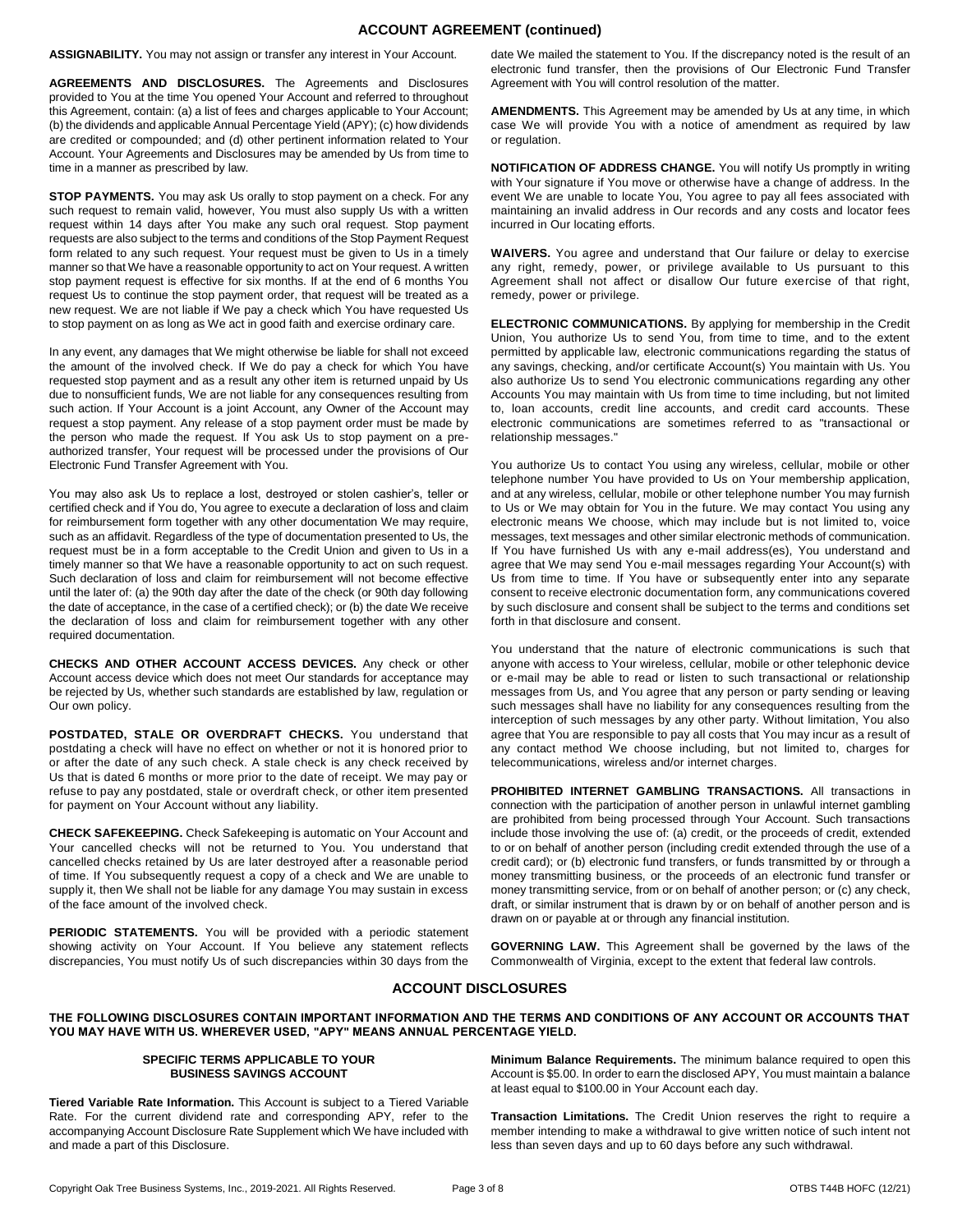#### **SPECIFIC TERMS APPLICABLE TO YOUR BUSINESS SAVINGS+ ACCOUNT**

**Tiered Variable Rate Information.** This Account is subject to a Tiered Variable Rate. For the current dividend rate and corresponding APY, refer to the accompanying Account Disclosure Rate Supplement which We have included with and made a part of this Disclosure.

**Minimum Balance Requirements.** The minimum balance required to open and maintain this Account is \$2,500.00. In order to earn the disclosed APY, You must maintain a balance at least equal to \$2,500.00 in Your Account each day.

**Transaction Limitations.** During each business day, check deposits may not exceed the sum of five (5). The Credit Union reserves the right to require a member intending to make a withdrawal to give written notice of such intent not less than seven days and up to 60 days before any such withdrawal.

#### **SPECIFIC TERMS APPLICABLE TO YOUR BUSINESS CHECKING ACCOUNT**

**Dividend Rate Information.** No dividends are paid on this Account.

**Minimum Balance Requirements.** The minimum balance required to open this Account is \$50.00. In order to avoid a fee, You must maintain a balance at least equal to \$1,000.00 in Your Account each day.

**Transaction Limitations.** During each business day, check deposits may not exceed the sum of twenty-five (25). In addition, during each calendar month, You may not issue checks in excess of fifty (50). No other transaction limitations apply.

### **SPECIFIC TERMS APPLICABLE TO YOUR CERTIFICATE ACCOUNTS**

**Tiered Fixed Rate Information.** These Accounts are subject to a Tiered Fixed Rate. For the current dividend rate and corresponding APY, refer to the accompanying Account Disclosure Rate Supplement which We have included with and made a part of this Disclosure.

**Minimum Balance Requirements.** For the minimum balance required to open these Accounts, refer to the accompanying Account Disclosure Rate Supplement. You must maintain a balance equal to the minimum balance required to open Your Account each day to obtain the disclosed APY and to keep Your Account open.

**Maturity Date.** Your Account will mature after the term indicated on the accompanying Account Disclosure Rate Supplement.

**Early Withdrawal Provisions.** We will impose a penalty if You withdraw any of the principal funds before the maturity date. The penalty will be an amount equal to 90 days' dividends.

**Renewal Policies.** Your Account will renew automatically at maturity and You will have a grace period of 10 calendar days following the Maturity Date to make deposits or withdrawals without penalty.

**Transaction Limitations.** Once You establish Your Account, You may not make any additional deposits prior to the Maturity Date. The Credit Union reserves the right to require a member intending to make a withdrawal to give written notice of such intent not less than seven days and up to 60 days before any such withdrawal.

#### **GENERAL TERMS APPLICABLE TO ALL ACCOUNTS**

**Member in Good Standing.** The Account services described in these Agreements and Disclosures are available to those members in good standing with the Credit Union. We reserve the right to suspend services to a member who is not in good standing, which includes members that have:

- a delinquent loan.
- a primary savings Account balance below the \$5.00 minimum.
- an unresolved deposited returned check.
- unpaid and uncollected credit union fees.
- a negative balance on an Account.

**Minimum Balance Requirements.** To be a member and maintain Accounts with Us You must purchase 1 share in the Credit Union. The par value of a share in this Credit Union is \$5.00. If the balance in Your primary savings Account drops below 1 share (\$5.00), at any time, We may, at Our option, close Your Account.

**Nonsufficient Funds Returns.** Any check or pre-authorized transfer, or transaction made through the use of a debit card, or other electronic means, as is applicable (including any in-person transaction), that is presented to Us for payment on Your Account when Your Account lacks sufficient collected funds to pay any such item may, at Our option, be returned for nonsufficient funds or We may honor any such item and charge You a fee for doing so.

**Overdraft Balance Calculation.** When processing transactions that debit or credit Your Account, We start each Business Day with Your final Account balance from the preceding Business Day. The final balance takes into account all of the debit and credit transactions that were settled that Business Day pursuant to Our Funds Availability Policy, as well as any other debits or credits to Your Account that were finally settled that day, as described above in the "Deposit of Items" and "Collection and Processing of Items" sections of the Account Agreement. This starting balance at the beginning of a Business Day (the preceding Business Day's final balance) is sometimes referred to as Your "actual balance."

As credits and debits to Your Account are received by Us, We add them to and subtract them from Your actual balance. Examples of credits include, but are not limited to, electronic direct deposits, check deposits that have been fully and finally collected, ACH credits that have settled that day, and cash deposits made to one of Our tellers. Examples of debits include, but are not limited to, checks drawn on Your Account that are presented to Us for payment together with such checks that are returned unpaid and subsequently represented for payment, electronic fund transfer (EFT) debit transactions (such as preauthorized payments and settled EFT debits) and all reinitiated electronic fund transfer (EFT) debit transactions (such as preauthorized payments), memo-posted EFT debits (EFT debits that We have authorized but which have not been settled), and all Credit Union fees and charges. As noted above, these examples are not an exhaustive list and should not be construed as such. The result of this calculation at any given point in time is called Your "available balance."

For the purpose of determining whether an overdraft has occurred, We use Your available balance. First, We add all of the settled credit transactions to the beginning actual balance. Then, We subtract all of the debit transactions that settled that day. We also subtract all of the pending debit transactions. This determines the available balance for overdraft purposes. Each debit transaction that We process when Your Account has, or will have, a negative available balance is an overdraft, subject to an overdraft charge.

Subject to applicable law, You are responsible for paying any overdraft fees and charges assessed in connection with Our payment of an overdraft, as well as any NSF fees charged to Your Account when We dishonor and return an item for non-sufficient funds. It is Your responsibility to know Your Account balance, and if You have any questions You should contact a Credit Union representative.

**Nature of Dividends.** All dividends are paid from current income and available earnings, after required transfers to reserves at the end of a dividend period.

**Withdrawal of Dividends Prior to Maturity.** For certificate Accounts, the Annual Percentage Yield assumes that dividends remain on deposit until maturity. A withdrawal will reduce earnings.

**Compounding and Crediting.** For all dividend bearing Accounts, dividends will be earned daily for each day on which Your balance exceeds the minimum balance requirement for Your Account. For all Accounts (except Business Savings), the dividend period is monthly, and dividends will be compounded and credited to Your Account monthly. For Business Savings, the dividend period is quarterly, and dividends will be compounded and credited to Your Account quarterly.

**Balance Computation Method.** For all dividend bearing Accounts, dividends are calculated by the daily balance method which applies a daily periodic rate to the balance in Your Account each day.

**Accrual on Noncash Deposits.** For all dividend bearing Accounts, dividends will begin to accrue on the business day that You deposit noncash items (e.g. checks) into Your Account.

**Fees and Charges.** Any fees and charges applicable to Your Account are disclosed on the accompanying schedule of fees and charges provided in conjunction with these Agreements and Disclosures.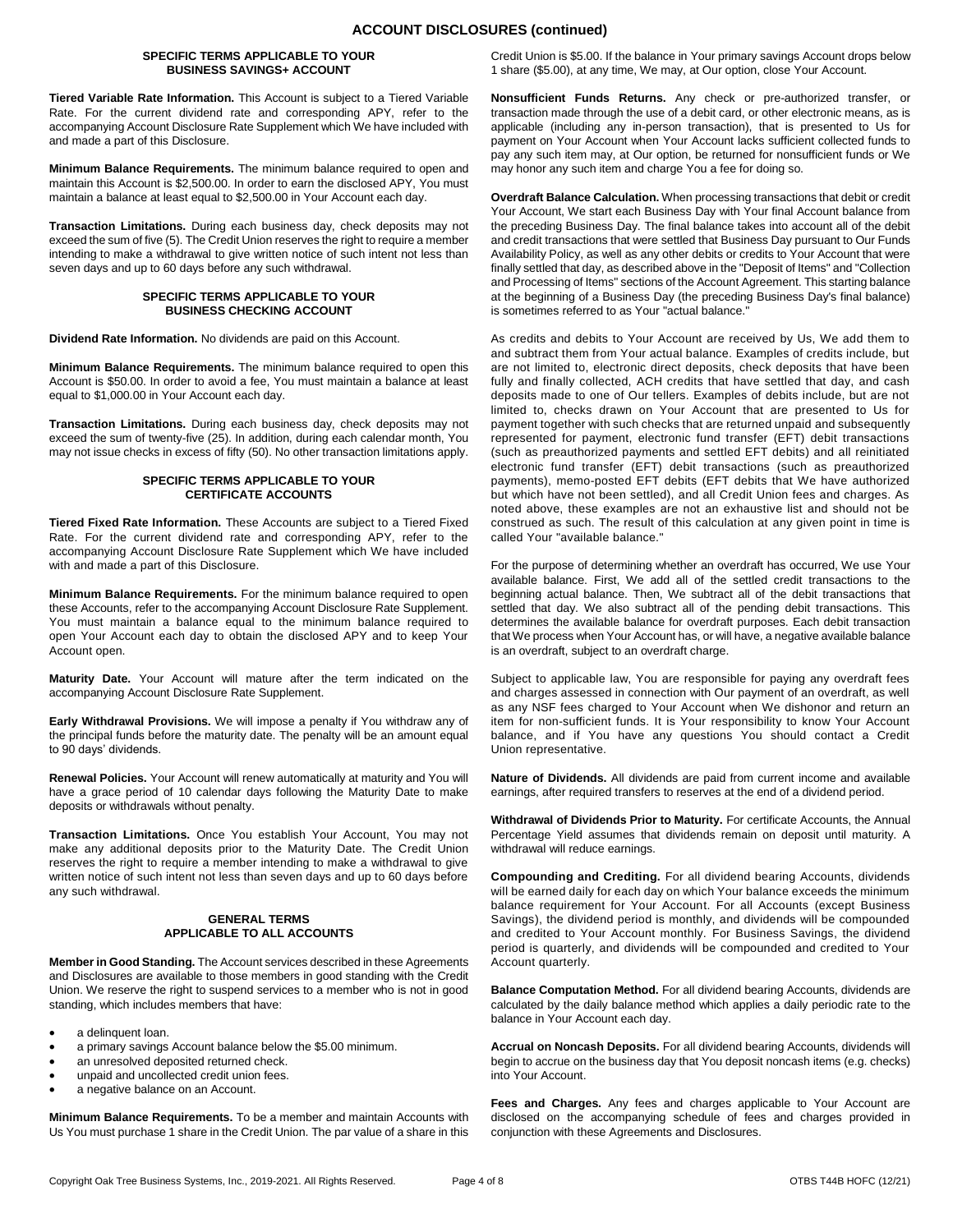## **ELECTRONIC SERVICES AGREEMENT AND DISCLOSURE**

**THIS IS YOUR ELECTRONIC SERVICES AGREEMENT AND DISCLOSURE. IT INCLUDES NECESSARY STATEMENTS AND ANY SPECIAL INSTRUCTIONS REGARDING THE USE OF YOUR AUTOMATED TELLER MACHINE (ATM) CARD OR VISA CHECK CARD ("CARD"), OUR AUDIO RESPONSE SYSTEM ("VOICE BANKING"), OUR ONLINE ACCOUNT ACCESS SYSTEM ("DIGITAL BANKING"), AND OUR ELECTRONIC BILL PAYMENT SYSTEM ("BILL PAY"). EACH WITH THEIR CORRESPONDING PERSONAL IDENTIFICATION NUMBER (PIN) OR ACCESS CODE, AND ANY CHECKS YOU AUTHORIZE TO BE PROCESSED ELECTRONICALLY ("E-CHECK").**

**ATM CARD, VISA CHECK CARD, VOICE BANKING, DIGITAL BANKING, BILL**  PAY AND E-CHECK AGREEMENT. This Agreement applies to any electronic fund transfer made to or from Your Account(s) by You or by any user who has access to Your Account with actual, apparent or implied authority for use of Your Account. Electronic fund transfers to and from Your Account can be made through the use of, but may not be limited to the following: (a) Your Card in Automated Teller Machines (ATMs) or at any place that it is honored including those transactions made through the use of the appropriate PIN in conjunction with Your Card; (b) Our Voice Banking system; (c) Our Digital Banking system; (d) Our Bill Pay system; and (e) any check which You authorize the payee to process electronically. An electronic fund transfer is any transfer of funds which is performed through the use of Your Card, Our Digital Banking system, Our Voice Banking system, Our Bill Pay system, E-Check or other electronic device. You understand that Your Card and any Personal Identification Numbers (PINs) or Access Codes are issued by Us and are not transferable. The use of Your Card, PIN and/or any other Account access device is subject to the following terms. You agree: (a) to abide by Our rules and regulations as amended related to the use of Your Card, PIN and/or other Account access device; (b) that We may follow all instructions given to machines; (c) not to use Your Card for illegal transactions including, but not limited to, advances made for the purpose of gambling and/or wagering where such practices are in violation of applicable state and/or federal law; and (d) that each withdrawal by You or by any authorized user of Your Card or PIN may be charged to Your savings or checking Account, as appropriate, and will be treated as though it were a savings withdrawal except that: (1) We may charge withdrawals to Your checking or savings Accounts in any order We determine; and (2) We cannot honor stop payment requests on ATM and POS withdrawals.

We may, but are under no obligation to do so, process an Electronic Fund Transfer that exceeds the balance in Your savings and/or checking Account. In the event that any such transfer occurs, You agree to immediately pay Us the overdrawn amount and to the extent permitted by law, any associated fees and charges. For security reasons there are limits on the number of transactions that may be processed each day.

**ISSUANCE OF PERSONAL IDENTIFICATION NUMBERS AND ACCESS CODES.** You will be issued a Personal Identification Number (PIN) to be used in conjunction with ATM Card, and VISA Check Card, transactions, and a separate Access Code to be used in conjunction with Digital Banking, Bill Pay and Voice Banking. Your use of Your PIN or Access Code is Your authorization to Us to withdraw funds from Your savings Account or Your checking Account to cover such transactions.

**OTHER AGREEMENT.** If electronic fund transfer transactions involve other agreements You have with Us, the terms of those agreements will apply as well.

**BUSINESS DAYS.** Every day is a business day except Saturdays, Sundays and holidays.

**DELAYED FUNDS AVAILABILITY NOTICE.** Subject to Our Delayed Funds Availability Policy, deposits made at Henrico Federal Credit Union locations may not be posted to Your Account until they are received and verified by Us. All deposited items are removed from machines each business day. We are not responsible for delays in deposit posting due to improper identification on the deposit envelope. See Our Funds Availability Policy Disclosure for Our policy regarding the availability of Your deposits.

## **TYPES AND LIMITATIONS OF SERVICES**

**ATM CARD TRANSACTIONS.** You may use Your Card in conjunction with Your PIN in any of Our network of ATMs and such other machines or facilities as We may designate, to deposit cash and checks to Your savings Account(s). You may also use Your Card in conjunction with Your PIN in any of Our network of ATMs and such other machines or facilities as We may designate to make the following transactions: (a) withdraw cash from Your savings Account(s); and (b) make miscellaneous inquiries on Your savings Account balances. You may also use Your Card in conjunction with Your PIN, to purchase goods and services ("POS") at any business establishment where the Card is accepted.

ATM withdrawals may not exceed \$500.00 per calendar day (savings, checking and line of credit combined), subject to the available funds in Your Account.

POS withdrawals may not exceed \$750.00 per calendar day (savings, savings and line of credit combined), subject to the available funds in Your Account.

**VISA CHECK CARD TRANSACTIONS.** You may use Your Card in conjunction with Your PIN in any of Our network of ATMs and such other machines or facilities as We may designate, to deposit cash and checks to Your savings and checking Account(s). You may also use Your Card in conjunction with Your PIN in any of Our network of ATMs and such other machines or facilities as We may designate to make the following transactions: (a) withdraw cash from Your savings and checking Account(s); and (b) make miscellaneous inquiries on Your savings and checking Account balances. You may also use Your Card in conjunction with Your PIN, to purchase goods and services ("POS") at any business establishment where the Card is accepted.

ATM withdrawals may not exceed \$500.00 per calendar day (savings, checking and line of credit combined), subject to the available funds in Your Account.

POS withdrawals may not exceed \$3,500.00 per calendar day (savings, checking and line of credit combined), subject to the available funds in Your Account.

**VOICE BANKING TRANSACTIONS.** You may use Voice Banking in conjunction with Your Access Code and a touch tone telephone for the following services: (a) transfer funds between Your savings, and checking Accounts; (b) make payments from Your savings, and checking Accounts on Credit Union loans You have with Us; (c) make check withdrawals from Your savings, and checking Accounts; (d) make miscellaneous inquiries on Your Credit Union deposit and loan balances, deposits, withdrawals and transactional information; and (e) take advances on Your line of credit with Us. Voice Banking operates 24 hours every day. If You attempt to use the system and are told that "the system is not available," please try again later when service is restored.

**DIGITAL BANKING TRANSACTIONS.** At the present time, You may use Digital Banking in conjunction with Your Access Code, an internet connection and a personal computer or internet enabled portable computing device (e.g. smartphone or tablet), for the following services: (a) transfer funds between Your savings, checking and club Accounts; (b) make payments from Your savings, checking and club Accounts on Credit Union loans You have with Us; (c) make check withdrawals from Your savings, checking and club Accounts; (d) make miscellaneous inquiries on Your Credit Union deposit and loan balances, deposits, withdrawals and transactional information; and (e) take advances on Your line of credit with Us. Digital Banking operates 24 hours every day. If You attempt to use the system and are told that "the system is not available," please try again later when service is restored.

**BILL PAY TRANSACTIONS.** At the present time, You may use Bill Pay in conjunction with Your Access Code, an internet connection and a personal computer or internet-enabled portable computing device (e.g., smartphone or tablet), for the following services: (a) authorize the Credit Union to issue payments on Your behalf, in amounts not to exceed \$9,999.99 per calendar day; and (b) check the status of payments previously authorized through the Bill Pay system. In order to use the Bill Pay system for such transactions, You must have a checking Account with Us. By completing a Bill Pay transaction, You authorize Us to post any such payments to Your checking Account. Payments will be made by check or electronic transfer and will be sent to the payee on the business day You designate it to be sent. Requests for payments to be sent on the same day as the date of Your request must be received by Us not later than the cut-off time for the current business day in order for it to be sent that business day. If You schedule a payment to be paid before closing on a business day that We are open, We will consider that day to be the day of Your request. However, if You schedule a payment to be paid after closing or on a day We are not open, We will consider that the request was made on the next business day We are open. The Credit Union cannot guarantee the time any payment will reach any of Your payees and accepts no liability for any service fees or late charges levied against You. Payments requested to be sent on dates that do not exist in a given month (e.g. February 30th or April 31st), or fall on Saturdays, Sundays, Federal Reserve and other Credit Union observed holidays will also be sent on the next business day.

**E-CHECK TRANSACTIONS.** You may authorize a merchant or other payee to make a one-time electronic payment from Your checking Account using information from Your check ("E-Check") to: (a) pay for purchases; or (b) pay bills.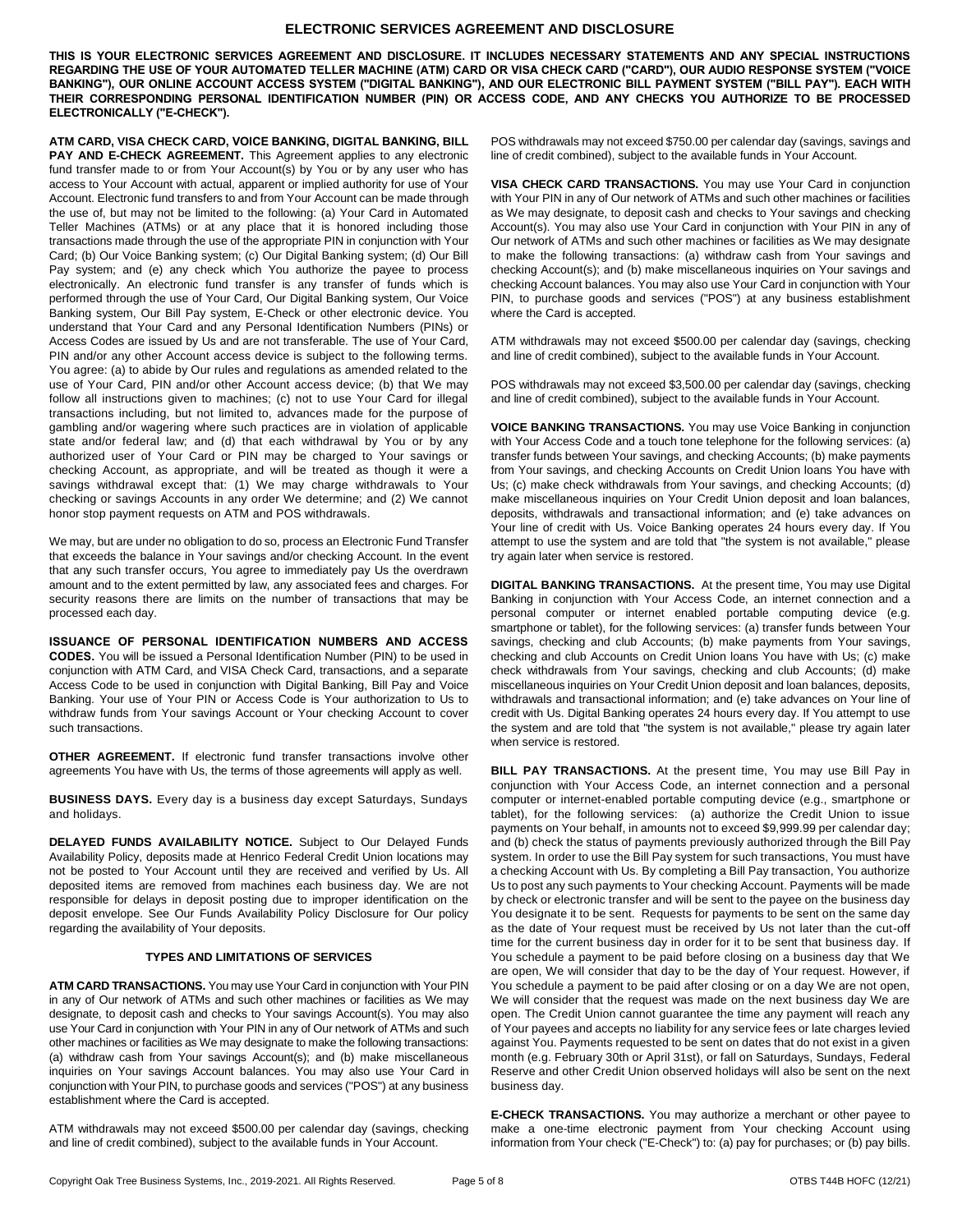# **ELECTRONIC SERVICES AGREEMENT AND DISCLOSURE (continued)**

**OWNERSHIP OF ACCESS DEVICES.** Your Card and/or any other Account access device will remain Our property and any such Card or other Account access device We may issue may be cancelled or its use restricted by Us at any time without notice, except as may be required by applicable law. You agree to surrender any such Card and/or access device and to discontinue its use Immediately upon Our request. You will be required to return any Account access device(s) to Us immediately upon the closing of Your Account.

**NOTIFICATION OF PRE-AUTHORIZED DEPOSITS.** If You have arranged to have direct deposits made to Your Account at least once every 60 days (from Your employer, the federal government or other payor), You can call Us at (804) 266- 0290, use Voice Banking, or log into Digital Banking to find out whether or not the deposit has been made.

**RIGHT TO STOP PRE-AUTHORIZED PAYMENTS.** If You want to stop any preauthorized payments, call Us at (804) 266-0290, or write to Us at 9401 West Broad Street, Henrico, VA 23294-5331 in time for Us to receive Your stop payment request 3 business days or more before the payment is scheduled to be made. If You call, We may also require You to put Your request in writing and get it to Us within 14 days after You call. To be sure that a third party does not bill You again for the "stopped" payment or to cancel the entire pre-authorized payment arrangement, contact the third party.

To ensure that recurring preauthorized charges established and authorized by You are not interrupted in the event that Your Card or other Access Device is reissued, We may, but are under no obligation to do so, enroll Your Account in automatic account information update services that communicate new Card/Access Device information to the service providers with whom You have established preauthorized recurring charges, the purpose of which is to ensure charges You authorize continue without interruption.

**NOTICE OF VARYING AMOUNTS.** If regular pre-authorized payments may vary in amount, the person You are going to pay will tell You, 10 days before each payment, when it will be made and how much it will be. You may choose instead to get this notice only when the payment would differ by more than a certain amount from the previous payment, or when the amount would fall outside certain limits that You set.

**OUR LIABILITY FOR FAILURE TO STOP PAYMENT.** If You order Us to place a stop payment on one of Your pre-authorized payments 3 business days or more before the transfer is scheduled, and We do not do so, We will be liable for losses or damages, to the extent provided by law.

**TRANSACTION SLIPS.** You can get a receipt at the time You make any transaction to or from Your Account (except for Digital Banking, Voice Banking, mail-in transactions, and certain small-value transactions). When an electronic transfer has been made during any given month, You will receive a monthly statement to reflect all electronic fund transfers to or from Your Account during that statement period. In any case, You will receive a statement at least quarterly.

**FEES.** We may assess reasonable charges against Your Account for transactions performed at electronic terminals. If so, We will specify any charges for these or other types of electronic transactions, including automatic transfers, on an accompanying pricing document. We will explain the charges to You when You open Your Account. You will be provided with a fee schedule, and Digital Banking and Voice Banking information after Your Account is established. Additional fee schedules are available at any of Our office locations. When You use an ATM not owned by Us, You may be charged a fee by the ATM operator, or any network used, and You may be charged a fee for a balance inquiry even if You do not complete a fund transfer.

**LIABILITY FOR FAILURE TO COMPLETE TRANSACTIONS.** If We do not properly complete a transaction to or from Your Account according to this Agreement, We will be liable for Your losses or damages. However, We will not be liable if: (a) Your Account does not contain enough available funds to make the transaction through no fault of Ours; (b) the ATM where You are making the transfer does not have enough cash; (c) the terminal was not working properly and You knew about the breakdown when You started the transaction; (d) circumstances beyond Our control prevent the transaction despite reasonable precautions that We have taken; (e) Your Card is retrieved or retained by an ATM; (f) Your Card or PIN has been reported lost or stolen and We have blocked the Account; (g) the money in Your Account is subject to legal process or other claim; (h) there are other lawful exceptions established by Us and You are given proper advance notice of them; (i) You exceed any limits on Your Account; and (j) the VISA network does not allow the transaction to proceed due to anti-fraud or similar consumer protections employed by that network.

**LIABILITY FOR UNAUTHORIZED USE.** Telephone Us at once at (804) 266-0290, or write to Us at 9401 West Broad Street, Henrico, VA 23294-5331, if You believe Your Card or PIN have been lost or stolen or if You believe that an electronic fund transfer has been made without Your permission using information from Your check. Telephoning is the best way of keeping Your possible losses down. You could lose all of the money in Your Account (plus Your maximum overdraft line of credit, if applicable).

**IN CASE OF ERRORS OR IF YOU HAVE QUESTIONS ABOUT ELECTRONIC TRANSFERS.** Telephone Us at (804) 266-0290, or write to Us at 9401 West Broad Street, Henrico, VA 23294-5331 as soon as You can, if You think Your statement or receipt is wrong or if You need more information about a transaction listed on the statement or receipt. We must hear from You no later than 60 days after We send You the first statement on which the problem or error appeared.

- (1) Tell Us Your name and Account number.
- (2) Describe the error or the transfer You are unsure about, and explain as clearly as You can why You believe it is an error or why You need more information.
- (3) Tell Us the dollar amount of the suspected error.

If You tell Us orally, We may require that You send Us Your complaint or question in writing within 10 business days.

We will determine whether an error occurred within 10 business days after We hear from You and will correct any error promptly. If We need more time, however, We may take up to 45 days to investigate Your complaint or question. If We decide to do this, We will credit Your account within 10 business days for the amount You think is in error, so that You will have the use of the money during the time it takes Us to complete Our investigation. If We ask You to put Your complaint or question in writing and We do not receive it within 10 business days, We may not credit Your account.

For errors involving new accounts, point-of-sale, or foreign-initiated transactions, We may take up to 90 days to investigate Your complaint or question. For new accounts, We may take up to 20 business days to credit Your account for the amount You think is in error.

We will tell You the results within 3 business days after completing Our investigation. If We decide that there was no error, We will send You a written explanation. You may ask for copies of the documents that We used in Our investigation.

**UNAUTHORIZED TRANSFERS.** To report a lost or stolen Card, PIN, Access Code or any combination thereof, You will call Us at (804) 266-0290. You may also report the loss of a Card, PIN, Access Code or any combination thereof, by writing to Us at 9401 West Broad Street, Henrico, VA 23294-5331. You should also call the number or write to the address listed above if You believe a transfer has been made using the information from Your check without Your permission.

**FOREIGN TRANSACTIONS.** For transactions initiated in foreign countries and foreign currencies, the exchange rate between the transaction currency and the billing currency (U.S. dollars) will be: (a) a rate selected by VISA from the range of rates available in wholesale currency markets for the applicable central processing date, which rate may vary from the rate VISA itself receives; or (b) the government-mandated rate in effect for the applicable central processing date.

**DISCLOSURE OF ACCOUNT INFORMATION.** We may disclose information to third parties about Your Account or transfers You make: (1) when it is necessary to complete an electronic transaction; or (2) in order to verify the existence and conditions of Your Account for a third party such as a credit bureau or merchant; or (3) in order to comply with a government agency or court order, or any legal process; or (4) if You give Us written permission.

**TERMINATION.** We may terminate Your right to use Your Card, PIN or Access Code, or cancel this Agreement at any time upon written notice. You may request termination of these services in writing.

**CHANGE IN TERMS.** We may change the terms and charges for the services shown in this Agreement and may amend this Agreement from time to time upon proper notice to You.

**GOVERNING LAW.** This Agreement is controlled and governed by the laws of the Commonwealth of Virginia, except to the extent that such laws are inconsistent with controlling federal law.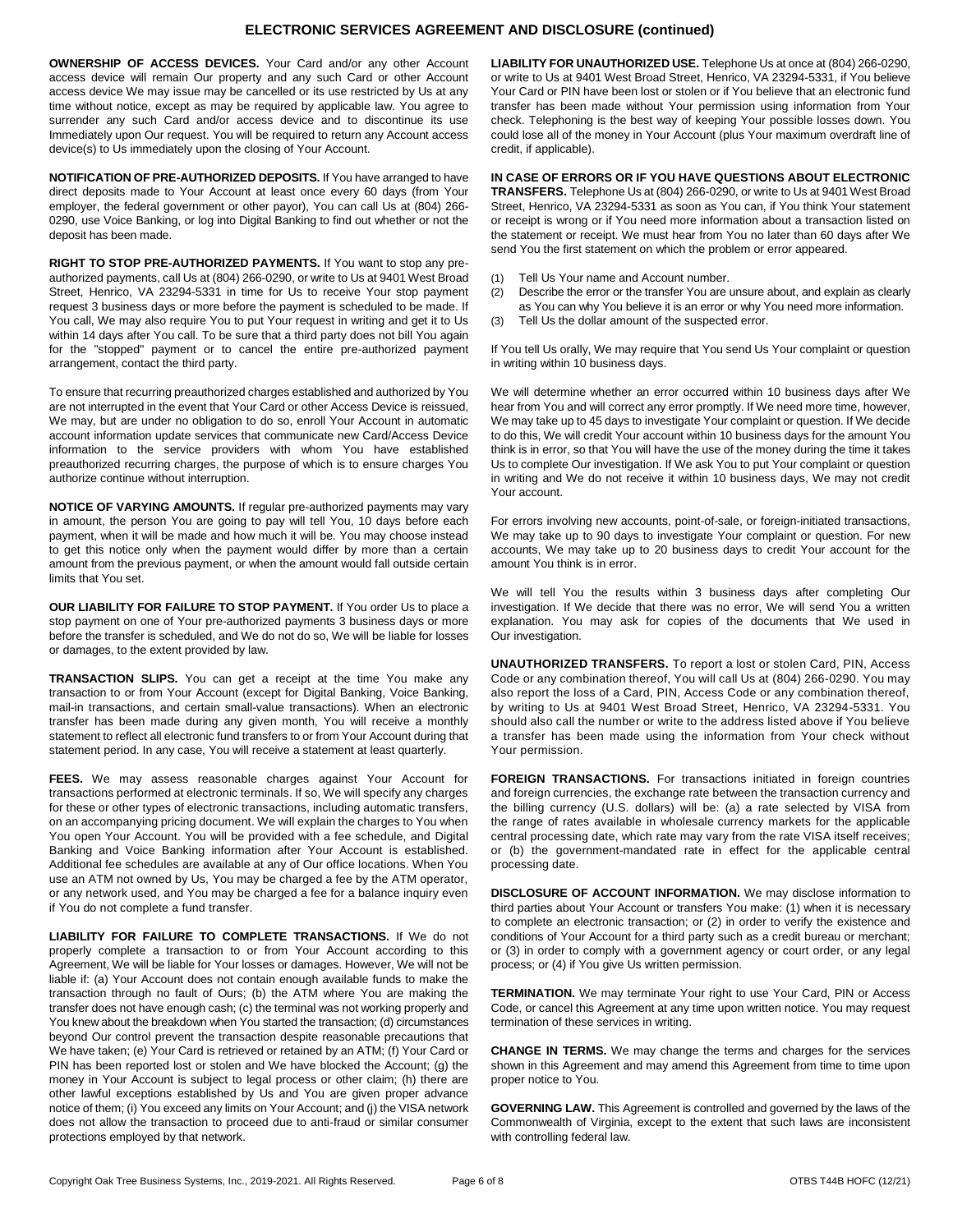## **FUNDS AVAILABILITY POLICY DISCLOSURE**

**EXCEPT FOR CHECKS DRAWN ON FOREIGN BANKS IN FOREIGN COUNTRIES, THIS DISCLOSURE DESCRIBES YOUR ABILITY TO WITHDRAW FUNDS FROM TRANSACTION ACCOUNTS AT HENRICO FEDERAL CREDIT UNION. YOU SHOULD ALSO REFER TO THE SECTION OF THESE AGREEMENTS AND DISCLOSURES THAT DESCRIBES THE DETAILS OF YOUR SPECIFIC ACCOUNT TYPE FOR ADDITIONAL INFORMATION.**

**Your Ability To Withdraw Funds.** Our policy is to delay the availability of funds from Your cash and check deposits. During the delay, You may not withdraw the funds in cash and We will not use the funds to pay checks that You have written.

**Determining the Availability of a Deposit.** The length of the delay is counted in business days from the day of Your deposit. Every day is a business day except Saturdays, Sundays, and federal holidays. If you make a deposit before closing on a business day that We are open, We will consider that day to be the day of Your deposit. However, if You make a deposit after closing or on a day We are not open, We will consider that the deposit was made on the next business day We are open. The length of the delay varies depending on the type of deposit and is explained below.

## *Same-Day Availability*

Funds from the following deposits will be available on the day We receive the deposit:

- Electronic deposits to Your Account.
- U.S. Treasury checks that are payable to You.
- Wire transfers.
- Checks drawn on Us.

#### *Same-Day Availability*

If You make the deposit in person to one of Our employees, funds from the following deposits are also available on the day We receive the deposit:

- Cash.
- State and local government checks that are payable to You.
- Cashier's, certified, and teller's checks that are payable to You.
- Federal Reserve Bank checks, Federal Home Loan Bank checks, and postal money orders, if these items are payable to You.

If You do not make Your deposit in person to one of Our employees (for example, if You mail the deposit), funds from these deposits will be available on the 2nd business day after the day We receive Your deposit.

**Other Checks.** The first \$225.00 from a deposit of other checks will be available on the 1st business day following the day of the deposit. The remaining funds will be available on the 2nd business day after the day of Your deposit. For example, if You deposit a check of \$700.00 on a Monday, \$225.00 of the deposit is available on Tuesday. The remaining \$475.00 is available on Wednesday.

Longer Delays May Apply. Funds You deposit by check may be delayed for a longer period under the following circumstances:

- We believe a check You deposit will not be paid.
- You deposit checks totaling more than \$5,525.00 on any one day.
- You redeposit a check that has been returned unpaid.
- You have overdrawn Your account repeatedly in the last six months.
- There is an emergency, such as failure of computer or communications equipment.

We will notify You if We delay Your ability to withdraw funds for any of these reasons, and We will tell You when the funds will be available. They will generally be available no later than the 7th business day following the day of Your deposit. In any case, We reserve the right to refuse an item for deposit or encashment.

**Special Rules for New Accounts.** If You are a new member, the following special rules will apply during the first 30 days Your Account is open. Funds from electronic direct deposits to Your Account will be available on the day We receive the deposit. Funds from deposits of cash, wire transfers, and the first \$5,525.00 of a day's total deposits of cashier's, certified, teller's, traveler's, and federal, state and local government checks will also be available on the 1st business day after We receive Your deposit if the deposit meets certain conditions. For example, the checks must be payable to You. The excess over \$5,525.00 will be available on the 9th business day after the day of Your deposit. If Your deposit of these checks (other than a U.S. Treasury check) is not made in person to one of Our employees, the first \$5,525.00 will not be available until the 2nd business day after the day of Your deposit. Funds from all other check deposits will be available on the 11th business day after the day of Your deposit.

**ATM Deposits.** For deposits made at ATMs owned and operated by the Credit Union, deposits will become available for withdrawal based on the availability schedule described above. For deposits made at ATMs not owned and operated by the Credit Union, deposits will become available for withdrawal on the 5th business day following the day of deposit. All ATMs that We own or operate are identified as Our machines.

**Holds on Other Funds.** If We cash a check for You that is drawn on another institution, We may withhold the availability of a corresponding amount of funds that are already in Your Account. Those funds will be available to You at the time that the funds from the check We cashed for You would have been available if You had deposited it. If We accept for deposit a check that is drawn on another institution, We may make funds from the deposit available for withdrawal immediately but delay Your availability to withdraw a corresponding amount of funds that You have on deposit in another account with Us. The funds in the other account would then not be available for withdrawal until the time periods that are described elsewhere in this policy for the type of check that You deposited.

**Location of Check Endorsements.** Federal law requires all check endorsements to be in the first 1-1/2 inches of the trailing edge of the back of the check. The trailing edge is opposite the left side of the face of the check, the side of the check just behind Our address. You will be responsible for any costs incurred by Us due to delays in returning checks deposited into Your Account that do not comply with the endorsement standards.

**Dividend Payment Policy.** See the Account Disclosures section in these Agreements and Disclosures for Our policy on the payment of dividends.

# **WIRE TRANSFER AGREEMENT**

**THESE ARE THE TERMS AND CONDITIONS WHENEVER YOU REQUEST A WIRE TRANSFER OF FUNDS FROM YOUR ACCOUNT(S) WITH US BASED UPON YOUR ORAL OR WRITTEN REQUEST. WE WILL PROVIDE WIRE TRANSFER SERVICES AS A MEANS TO INITIATE DOMESTIC AND INTERNATIONAL TRANSFERS FOR YOU, SUBJECT TO THE TERMS OF THIS AGREEMENT, WHICH YOU AGREED TO BY SIGNING YOUR APPLICATION FOR MEMBERSHIP WITH US AT THE TIME THAT YOUR ACCOUNT WAS ESTABLISHED.**

This Wire Transfer Agreement applies to wire transfers that are not "Remittance Transfers" as defined in the Electronic Fund Transfer Act (15 U.S.C. 1693o-1) and Regulation E, Subpart B (12 CFR 1005.30 *et seq.*).

We are authorized to charge Your Account for the payment of wire transfer requests. If more than one Account(s) is designated, We may charge any of the designated Accounts unless You give Us specific written directions otherwise. Your transfer requests may involve the transfer of funds from any of Your designated Accounts with Us to another account You have with Us, to any other financial institution, or to a third party or account of a third party maintained with Us or any other financial institution. There are no restrictions or limitations on the amounts which may be ordered or requested, or on the location or address of the beneficiary of a transfer unless You give Us written instructions to the contrary.

The party(ies) named in Your application for membership are the Authorized Persons who may issue payment orders to Us for the initiation of wire transfers

or to receive telephone calls from Us, in accordance with this Agreement, for the purpose of confirming payment orders for the initiation of wire transfers which have been transmitted to Us under this Agreement for any Account designated in Your application for membership. For confirmation purposes, We may call any party designated in Your application for membership. If more than one Authorized Person is named, any one of them may issue payment orders on any designated Account.

Wire transfer requests must be given to Us in compliance with Our cut-off hours as established from time to time by Us. We are not responsible for the accuracy of a routing number which You supply verbally and which is contained in Your wire transfer request. Wire transfer requests received by Us after Our cut-off hours may be treated as if received on the following business day.

We have no obligation to accept or execute any wire transfer request. We will provide You telephonic notice of rejection. If We are unable to reach You by telephone, We may at Our option give You notice of rejection in writing.